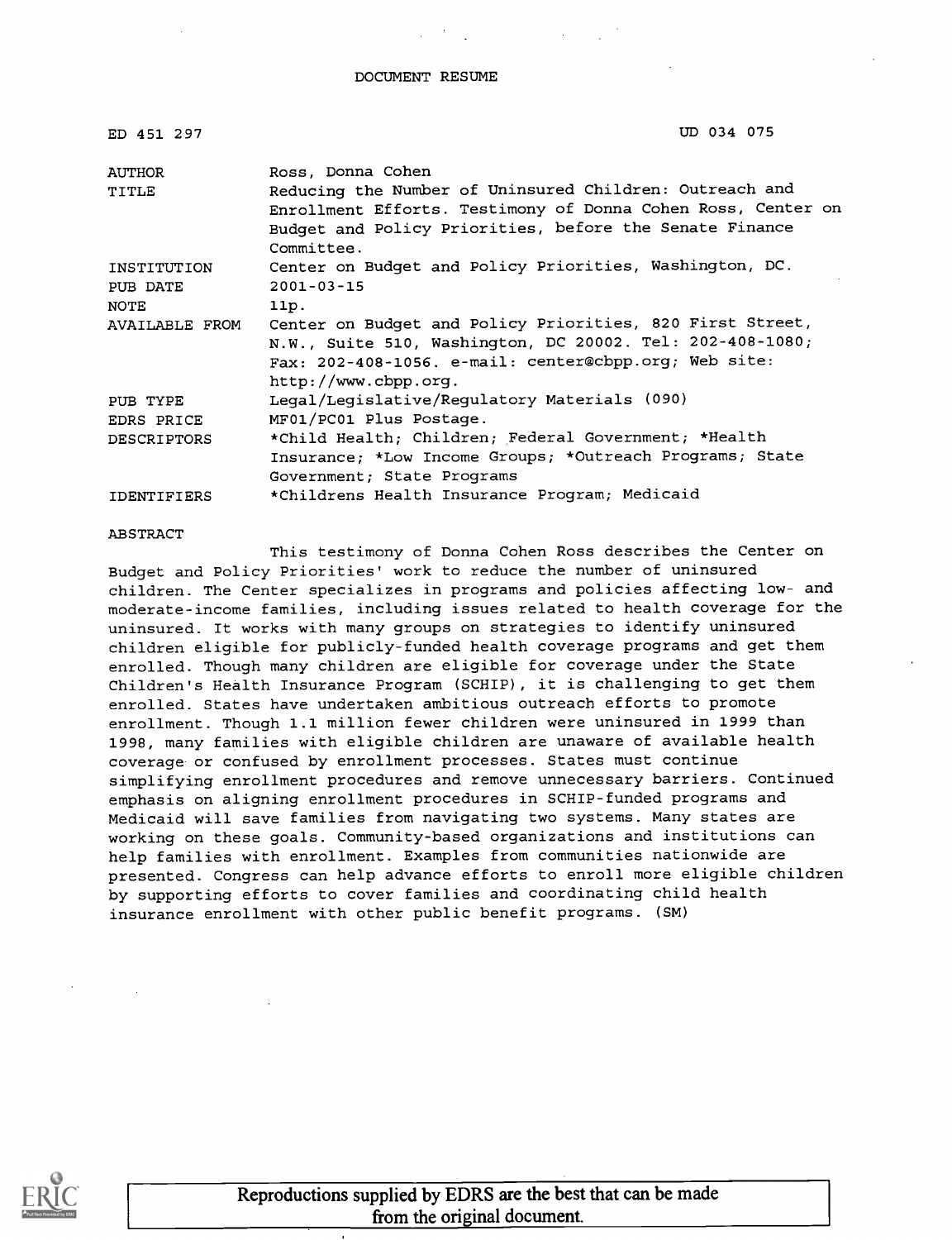PERMISSION TO REPRODUCE AND DISSEMINATE THIS MATERIAL HAS BEEN GRANTED BY

de Reynier

 $\sum_{i=1}^{n}$  $\alpha$ 

Center on Budget +  $86$ 

 $\kappa$ ب

1

D<sub>034075</sub>

Policy<br>iovities TO THE EDUCATIONAL RESOURCES INFORMATION CENTER (ERIC) CENTER ON BUDGET **ND POLICY PRIORITIES** 

820 First Street, NE, Suite 510, Washington, DC 20002 Tel: 202-408-1080 Fax: 202-408-1056 center@cbpp.org http://www.cbpp.org

U.S. DEPARTMENT OF EDUCATION Office of Educational Research and Improvement EDUCATIONAL RESOURCES INFORMATION CENTER (ERIC)

- $M$  This document has been reproduced as received from the person or organization originating it.
- D Minor changes have been made to<br>improve reproduction quality.

Points of view or opinions stated in this document do not necessarily represent official OERI position or policy.

March 15, 2001

Reducing the Number of Uninsured Children: Outreach and Enrollment Efforts Testimony of Donna Cohen Ross Center on Budget and Policy Priorities before the Senate Finance Committee March 15, 2001

Chairman Grassley, Senator Baucus and members of the Finance Committee, thank you for the opportunity to speak to you today about the efforts states are making to reach out and enroll children in children's health coverage programs. My name is Donna Cohen Ross and I am the Director of Outreach at the Center on Budget and Policy Priorities. The Center is a nonprofit policy institute here in Washington that specializes in programs and policies affecting low- and moderate-income families, including issues related to health coverage for the uninsured. Through our Outreach Division, the Center also works with states and local governments, health and human services providers, and community-based organizations and institutions on strategies to identify uninsured children who are eligible for publicly-funded health coverage programs and to help get them enrolled. The Center does not hold (and never has received) a grant or contract from any federal agency.

The enactment of the Balanced Budget Act of 1997, the federal law that created the State Children's Health Insurance Program (SCHIP), set in motion an unprecedented wave of activity to expand health coverage to uninsured, low-income children. Under the law, states can use their SCHIP allotments to expand Medicaid, to create a separate child health coverage program, or to do both. At this point, 95 percent of uninsured children in families with income below 200 percent of the federal poverty line (about \$35,000 per year for a family of four in 2001) are now income-eligible for Medicaid or the SCHIP-funded separate program in their state.'

Making health coverage available is the first necessary step, but taking that step does not guarantee that children will enroll. To tackle this challenge, driven in part by the outreach

<sup>&</sup>lt;sup>1</sup> Matthew Broaddus and Leighton Ku, Nearly 95 Percent of Low-Income Uninsured Children Now are Eligible for Medicaid or SCHIP, Center on Budget and Policy Priorities, December 2000.



### BEST COPY AVAILABLE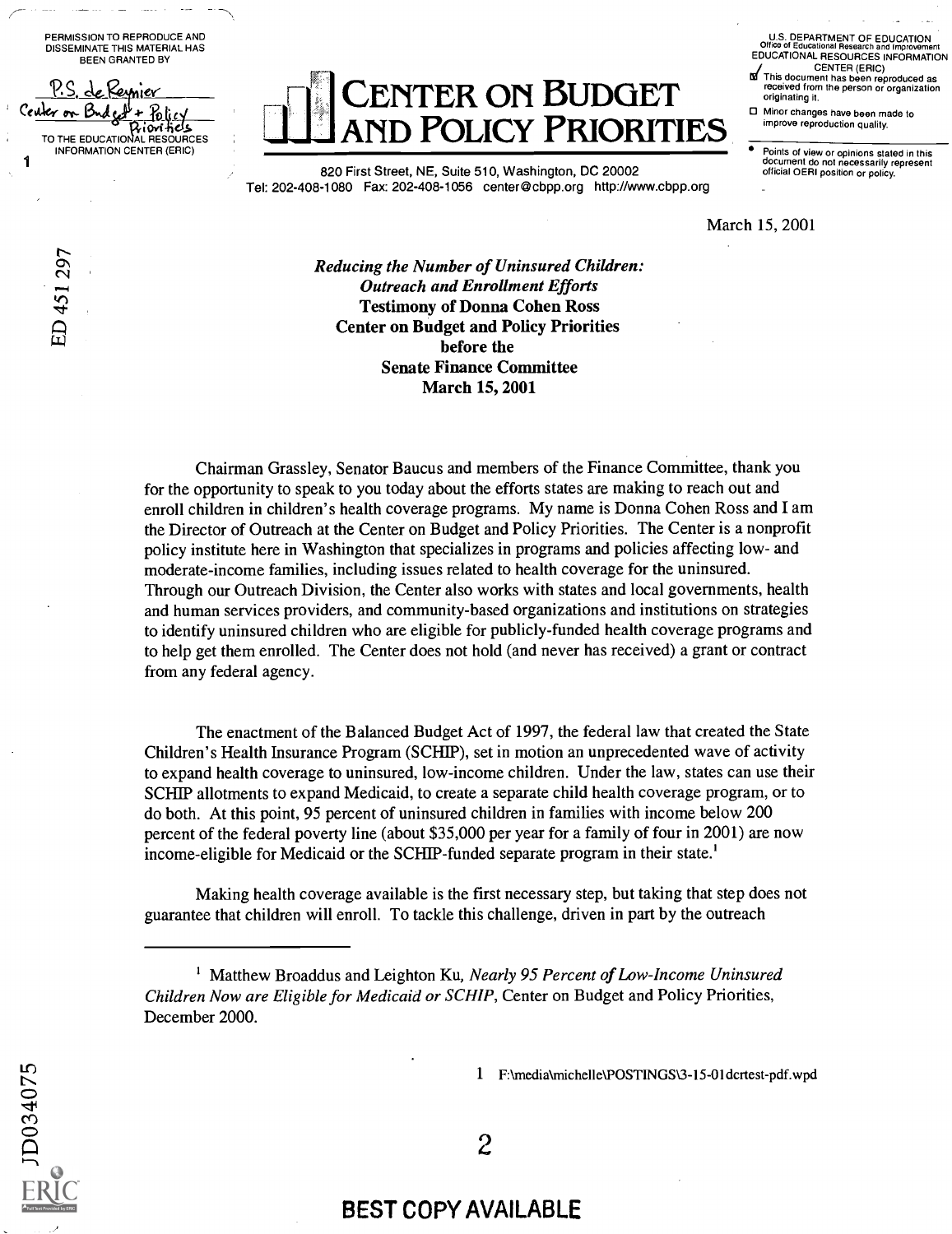requirements built into the SCHIP law, states have undertaken ambitious outreach initiatives. These activities have included widespread public education campaigns, efforts to simplify application forms and procedures, and efforts to provide application assistance at communitybased sites, such as health clinics, schools, child care programs and other places that families with children gather. The federal government has been a critical partner in these endeavors, providing tools needed to design streamlined programs, resources to support outreach activities and technical assistance to help maximize opportunities to enroll children in health coverage.

As a result of this multi-faceted approach, we now have over 20 million children covered under Medicaid and 3.3 million covered under SCHIP (Table 1), and recent Census data reveal that 1.1 million fewer children were uninsured in 1999 than in the previous year. These children  $-$  the vast majority of whom are in working families that previously had no access to affordable health coverage — now have access to health benefits that include routine check-ups and preventive care that children need to remain healthy and to achieve in school.

But the job is not yet done. Survey and focus group research has indicated that many families with eligible children may still be unaware that health coverage is available to working families, or they believe the enrollment process is difficult and time-consuming. Those who do initiate the process often find the forms confusing, the required documentation hard to collect and the process long and complicated. These problems may be compounded by language barriers or by perceptions about the program that are vestiges of Medicaid's former link to the welfare system.<sup>2</sup>

To ensure ongoing, lasting progress in reducing the number of uninsured children, states must continue to simplify and, where they have chosen to operate SCHIP-funded separate programs, apply the simplified procedures adopted for their SCRIP programs to Medicaid so that their children's health coverage programs will be well-coordinated. Sustainable improvements will depend on states' efforts to remove unnecessary barriers to enrollment, ensure children are smoothly transferred from Medicaid to separate SCHIP programs, or vice versa, if family income changes, and enable children to retain coverage for as long as they are eligible. Continued emphasis on aligning enrollment procedures in SCRIP- funded separate programs and Medicaid will save families from having to navigate the intricacies of two distinct systems and will help make further headway in recasting Medicaid as a health coverage program, rather than an adjunct to the welfare system. Alignment has advantages for states as well, making administration easier for states with dual-program systems.

2



<sup>&</sup>lt;sup>2</sup> Michael Perry, Susan Kannel, R. Burciaga Valdez and Christina Chang, Medicaid and Children: Overcoming Barriers to Enrollment, The Kaiser Commission on Medicaid and the Uninsured, January 2000.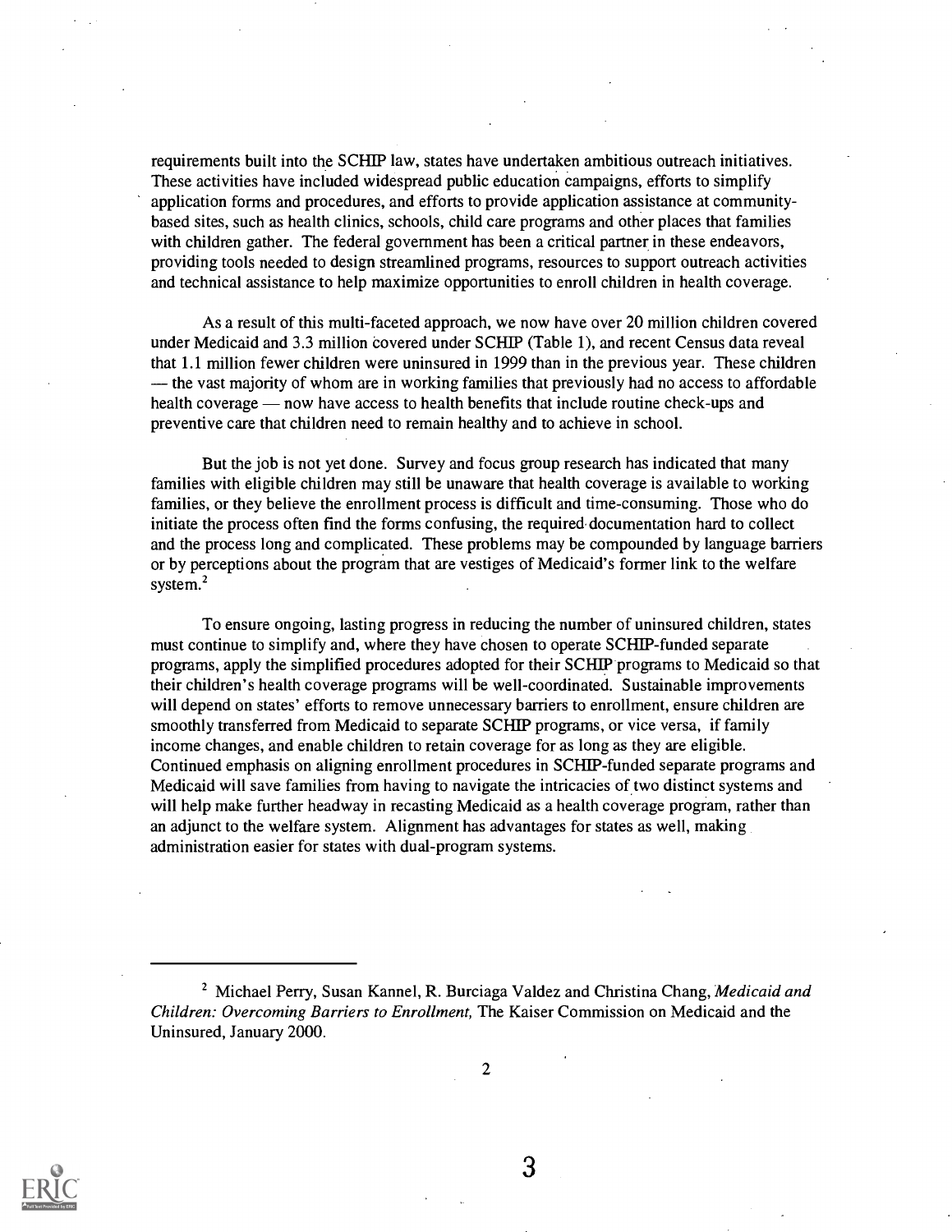Most states have taken these goals seriously and have used the substantial flexibility available to them under current law to take the following steps in both their SCHIP-funded separate programs and Medicaid.<sup>3</sup> (Tables 2 and 3):

- Twenty-eight (28) of the 32 states that operate separate SCHIP programs use a single, joint application for Medicaid and the SCHIP-funded separate program;
- forty-two (42) states no longer consider a family's assets (such as savings or the value of a car) in determining eligibility for children's health coverage;
- forty (40) states have removed the requirement that families apply in person at a welfare office and allow applications to be submitted by mail;
- thirty-nine (39) states allow children to retain coverage for 12 months before they must renew their eligibility; and
- many states have taken steps to minimize the verification requirements, greatly reducing the paperwork burden on families and on caseworkers administering the program.

States have been a little slower to adopt two new options that can simplify the application process even further. But as some states pioneer these new options and share their positive experiences, other states are likely to follow suit. Thus far:

- Thirteen (13) states have adopted 12- month continuous eligibility, which allows children to retain coverage for a full year regardless of fluctuations in family circumstances, and
- eight (8) states have adopted presumptive eligibility, under which Medicaid providers and community entities such as child care agencies, WIC agencies, Head Start programs and others can directly enroll children who appear to qualify for coverage. Once enrolled, children can get the medical attention they need right away, while their families are allowed more time to complete necessary paperwork. Last year Congress granted states additional flexibility in administering this option, for example, additional entities such as schools and other agencies now can be authorized to conduct presumptive eligibility determinations. Several more states are now considering putting this option into practice.



<sup>&</sup>lt;sup>3</sup> Donna Cohen Ross and Laura Cox, Making it Simple: Medicaid for Children and CHIP Income Eligibility Guidelines and Enrollment Procedures, Center on Budget and Policy Priorities/The Kaiser Commission on Medicaid and the Uninsured, October 2000.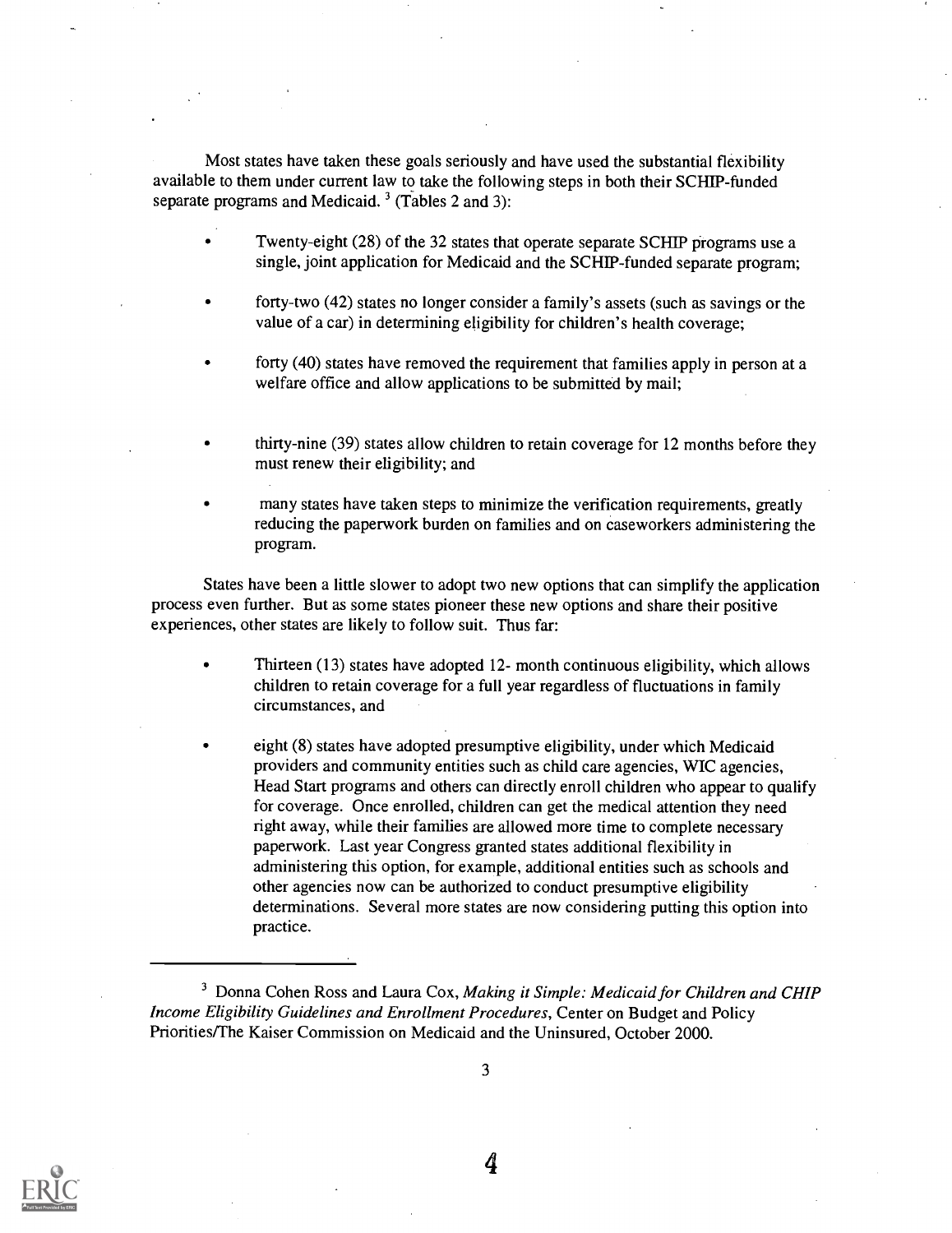When applications are easy to complete and submit, community-based organizations and institutions can play a more integral role in assisting families with enrollment. Families can get help from someone they know and trust in settings where they feel most comfortable  $-$  such as their child's school, child care center, health care provider and even through telephone "helplines" that offer rigorous follow-up assistance. These are all strategies families say would make it more likely for them to enroll, and in many communities such techniques are working.<sup>4</sup> For example:

- In the Albuquerque Public Schools, a team of school nurses uses information from the School Lunch Program to identify students who are eligible for health coverage. They can enroll these students into the state's Medicaid expansion program using the presumptive eligibility option.
- In Iowa, public health nurses serve as "child care health consultants" able to assist child care providers in keeping the child care center environment safe and healthy. As part of routine center visits, nurses provide information to child care workers about the state's children's health coverage programs and how to apply. They often help the child care provider sign up her own children, putting the provider in a better position  $-$  because of her personal experience  $-$  to assist the families of children in her care.
- In Florida, when families apply for federal child care assistance at communitybased child care resource and referral agencies, the information they provide is electronically transferred onto a joint Medicaid/SCRIP application. Families answer a few supplemental questions needed to determine eligibility for health coverage and the application is printed out from the computer for the family to sign and mail to the child health insurance agency in a pre-addressed, postagepaid envelope.
- Hamilton County, Ohio runs a consumer "Helpline" that works with schools and community organizations to identify children who are likely to qualify for coverage. Families can call the Helpline and get application assistance over the telephone. Operators conduct intensive follow-up with families to help them with any necessary paperwork and track applications through the county system to ensure an eligibility determination is made without delay.



<sup>&</sup>lt;sup>4</sup> Michael Perry, Susan Kannel, R. Burciaga Valdez and Christina Chang, Medicaid and Children: Overcoming Barriers to Enrollment, The Kaiser Commission on Medicaid and the Uninsured, January 2000.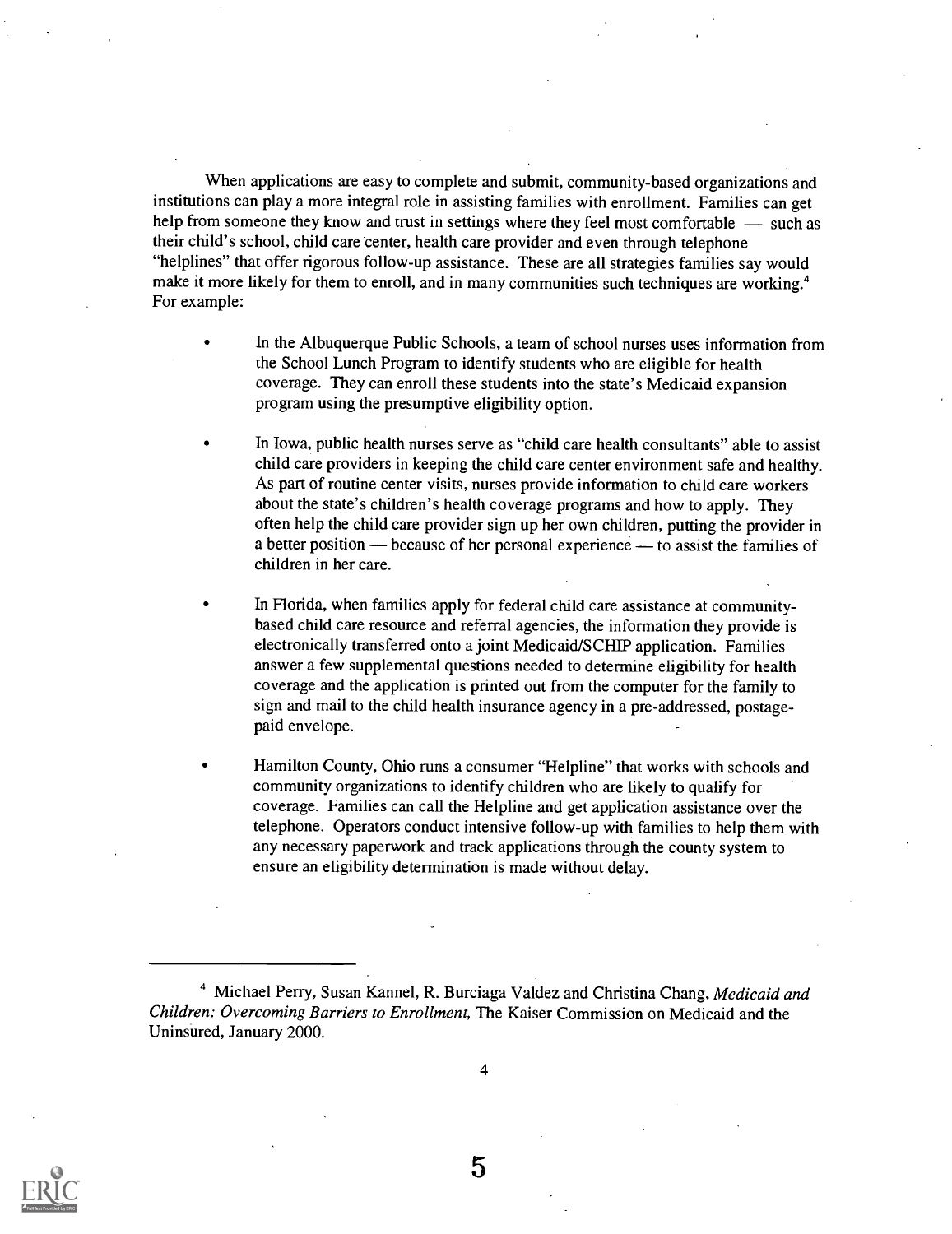While these efforts have been essential to bringing us where to we are today, more can be done. States need to continue to take steps to simplify their programs and ensure they apply innovative simplification techniques from their SCHIP-funded separate programs to Medicaid. In addition, states must pay as much attention to simplifying the eligibility renewal system as they have paid to simplifying initial enrollment. This is critical to ensuring that children retain coverage for as long as they are eligible, protecting our investment in outreach and shielding children from unnecessary breaks in essential medical treatment when the enrollment period is up. States are beginning to experiment with new ideas for streamlining renewal and should be encouraged to do so.

As child health coverage programs continue to evolve at the state level, there are additional steps Congress can take to advance efforts to enroll more eligible children.

Support efforts to cover families — While enthusiastic outreach efforts aimed at enrolling children are critical, a growing body of evidence shows that providing family-based coverage appears to make a substantial difference. States have aggressively expanded eligibility for low-income children, but working parents are still likely to lack coverage. In most states parents qualify for Medicaid only if they have income far below the federal poverty line. In the typical state, a parent in a family of three loses Medicaid eligibility when her income surpasses 67 percent of the federal poverty line. A parent working full time at \$7.00 per hour earns too much to qualify for Medicaid in 37 states.<sup>5</sup> New research finds that family-based Medicaid expansions that cover parents result in a significant increase in Medicaid participation among children who already are eligible.

States have some flexibility under current law to cover parents in working families, but so far only about one-third of states have done so. (Table 4) The states that have extended coverage to low-income working parents are generally more affluent states. A principal barrier deterring other states from pursuing this option appears to be fiscal.

There's a lesson to be learned from the SCHIP experience. States were permitted to expand Medicaid eligibility for children beyond the federal minimum eligibility limits long before SCHIP was established, but a number of states felt themselves able to do so only after SCHIP provided enhanced federal matching rates for such expansions. Today, with SCRIP in place, all states have expanded coverage for children, in most cases to at least 200 percent of the federal poverty line. Providing states an enhanced matching rate for family coverage would be likely to result in a much larger number of states adopting such coverage.



5

<sup>&</sup>lt;sup>5</sup> Center on Budget and Policy Priorities, Survey of State Officials on Section 1931 Eligibility Rules, Conducted in the Summer of 2000, Center on Budget and Policy Priorities, forthcoming 2001.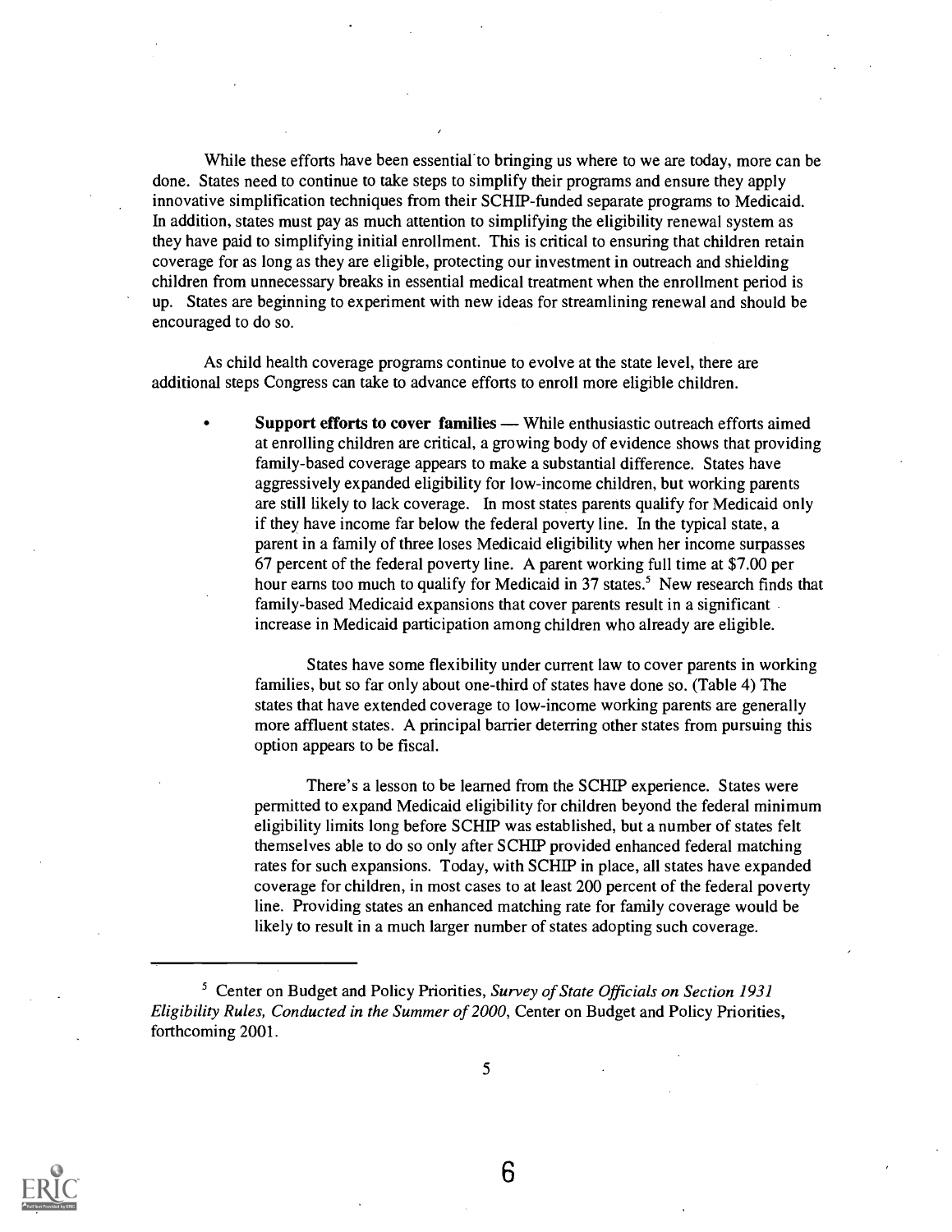As states contemplate implementing family coverage they should use all the options at their disposal to ensure that the same steps they have taken to simplify application and enrollment procedures for children are adopted for family-based coverage, as well. Aligning such procedures will make it more feasible to design a single application that can be used for the whole family. Moreover, having different application procedures for parents and children could negate the simplification measures put in place for children. For example, requiring a face-to-face interview for a parent to get enrolled confounds the advantage of having removed this requirement for children when both parents and children are applying.

Congress could help enhance family-coverage initiatives by providing states the option to allow 12 months of continuous eligibility, an option now available in children's coverage programs, but not currently available for families. This would afford parents the same advantage of uninterrupted care their children get under this option, and it would preclude the need for parents to undergo a more burdensome process to maintain their own coverage than to maintain coverage for their children.

A particularly vulnerable group of families are those that are leaving cash assistance and entering the workforce. These families are eligible for up to 12 months of Transitional Medical Assistance (TMA), a component of Medicaid designed to prevent families that leave welfare for work fiom immediately losing their health care coverage. A shortcoming of TMA is that many families are not aware of their eligibility for it and do not realize they may need to take certain steps to secure it when leaving welfare. In addition, families must submit, and states must process, three months of information on earnings and child care costs in the fourth month of TMA coverage, again in the seventh month, and once more in the tenth month to maintain coverage during the second six months of TMA.

TMA comes up for reauthorization at the same time as Temporary Assistance for Needy Families (TANF). As the General Accounting Office has recommended, in reauthorizing TMA, Congress should give states the option of guaranteeing a full year of transitional Medicaid coverage to eligible beneficiaries without imposing burdensome reporting requirements. In addition to simplifying TMA for both families and states, this would enable states to give families a clear and unambiguous message that they will get at least one year of Medicaid coverage if they leave welfare for work.

Coordinate child health insurance enrollment with other public benefit programs - Recent data from the Urban Institute indicate that about threequarters of all low-income uninsured children live in families that participate the



BEST COPY AVAILABLE

.7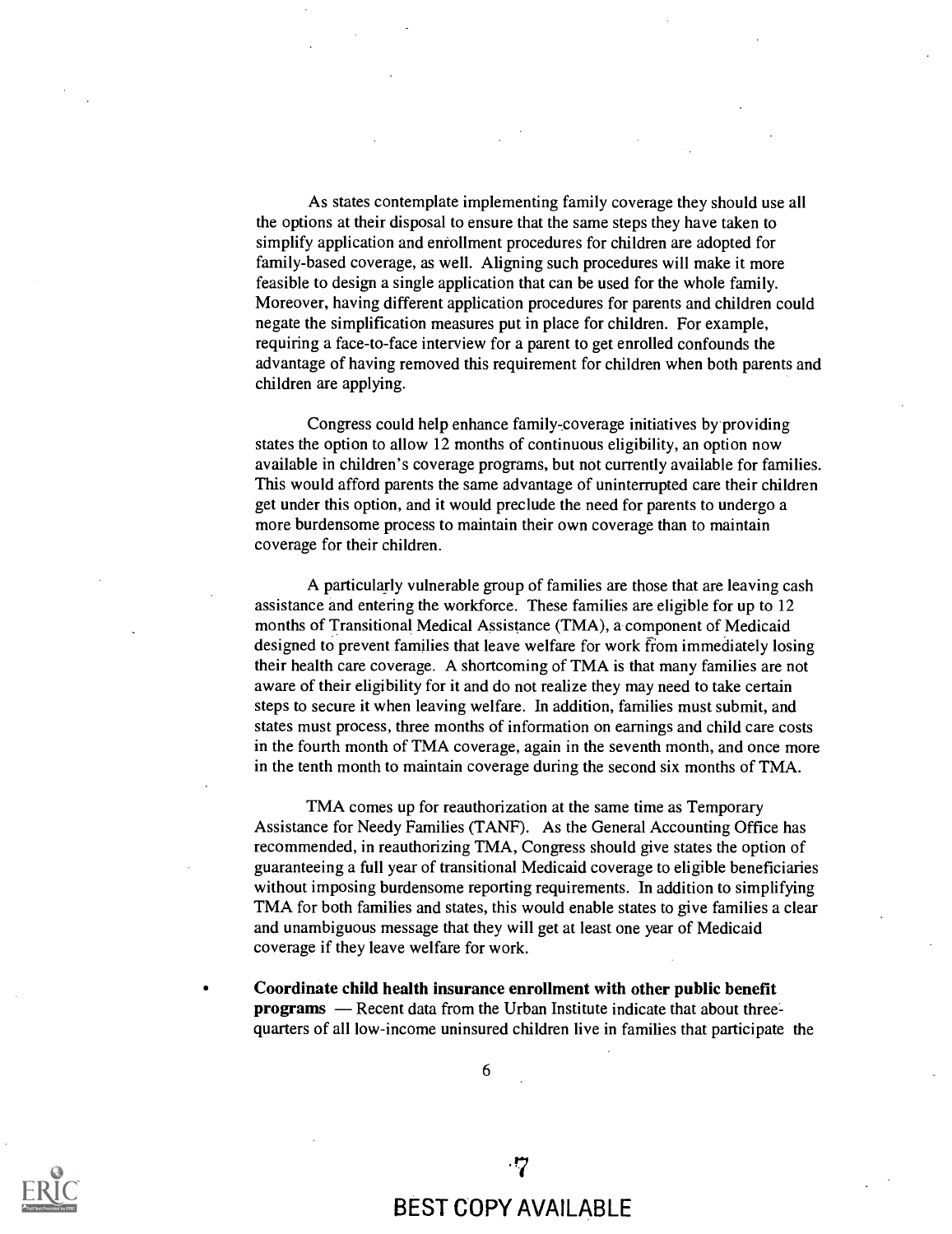National School Lunch Program, WIC, the Food Stamp Program or Unemployment Compensation.<sup>6</sup> Since children who participate in these programs are likely to qualify for Medicaid or an SCHIP-funded separate program, they are important vehicles for child health coverage outreach and enrollment. Last year, Congress gave child nutrition programs  $-$  such as the School Lunch Program  $$ new flexibility to share data from free and reduced-price meal applications with Medicaid and separate SCHIP programs for the purpose of facilitating children's enrollment in health coverage. Partnerships composed of state child nutrition agencies, school districts, state or local child health insurance agencies and consumer groups have begun to explore ways to use the School Lunch Program to link students to health coverage. Efforts so far appear to be worthwhile, but labor intensive. Support is needed for helping states take full advantage of these new opportunities to streamline enrollment in child health coverage programs. For example, additional funding may be needed to design efficient systems to transfer data electronically and to coordinate enrollment procedures across programs. Congress should consider providing states enhanced administrative matching funds to develop such systems, in much the same way enhanced Medicaid administrative funding is available to design and develop computer systems related to claims processing.

The concerted efforts of the past few years to reach out and enroll uninsured children in health coverage constitute a dramatic shift for this country. As new programs were getting off the ground, the results may have been slow to take hold, but we now seem to be making progress. Support for activities to better coordinate health coverage programs with other public benefit programs and for shoring up renewal procedures will help put in place strong systems for enrolling more children and helping them stay enrolled. Expanding family coverage will also be critical to ensuring we do not miss out on an important opportunity to reduce the ranks of the uninsured.

Thank you very much for giving me this opportunity.

 $6$  Genevieve M. Kenney, Jennifer M. Haley and Frank Ullman, Most Uninsured Children Are in Families Served by Government Programs, The Urban Institute, December 1999.

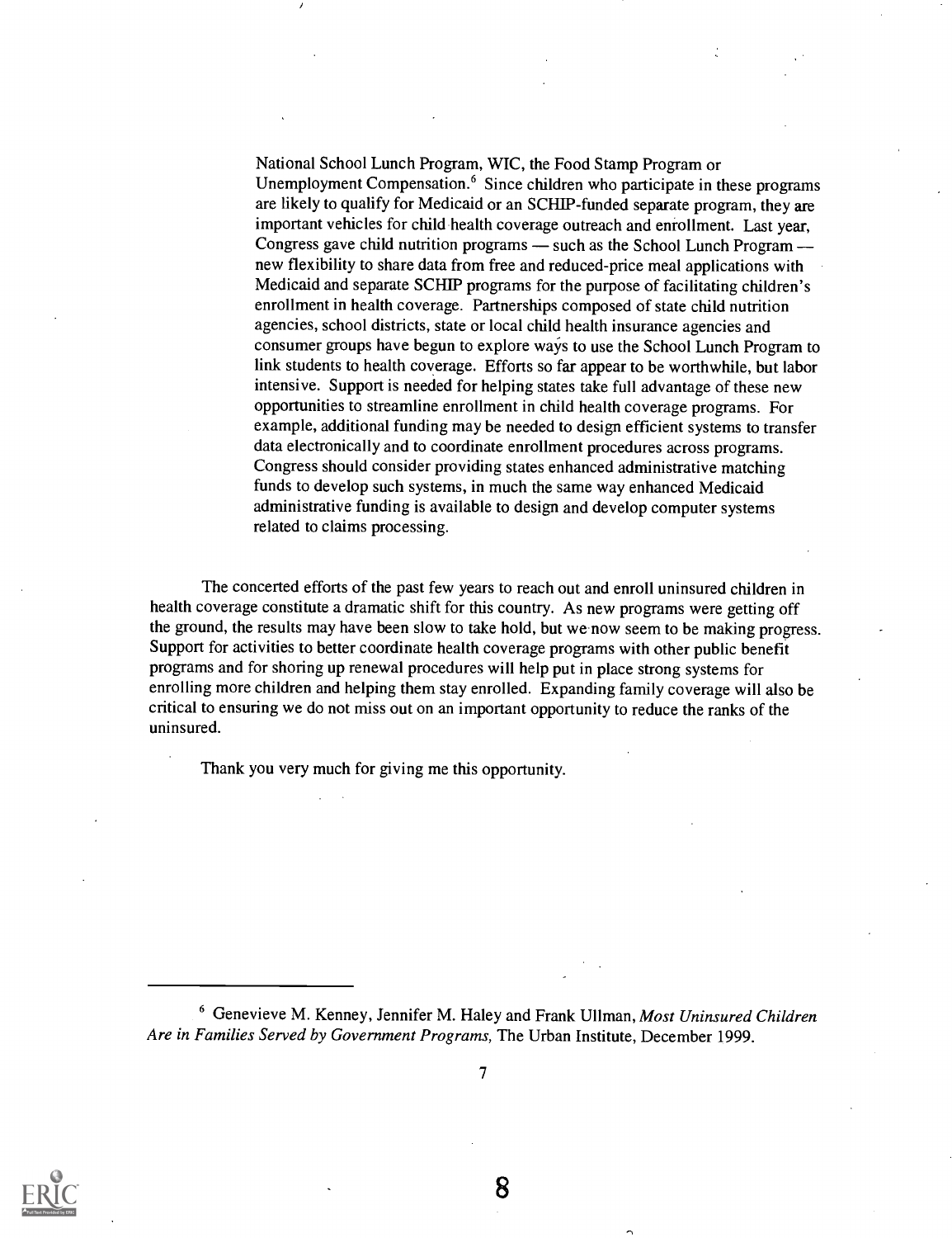

#### Table 2



Ta

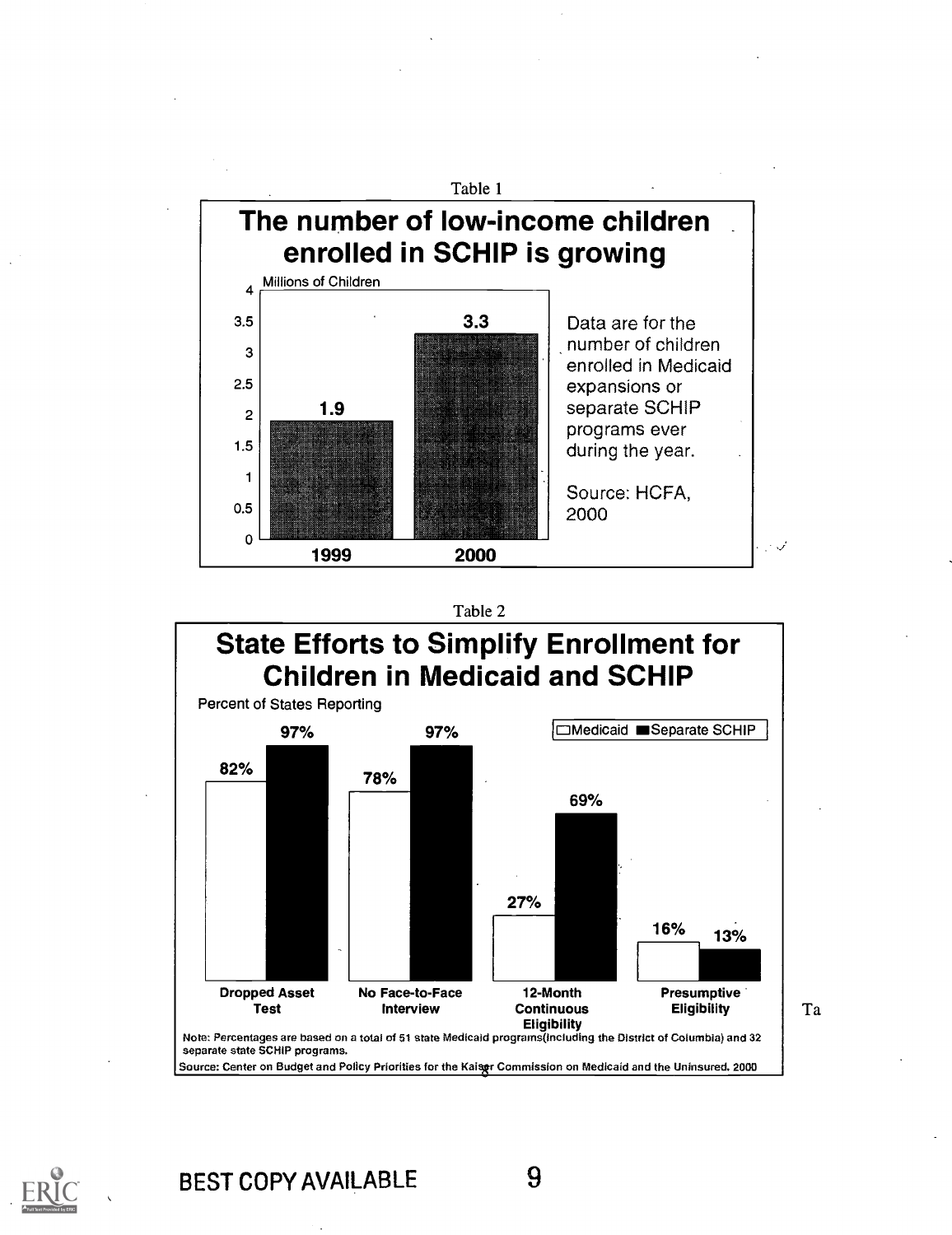| No joint application for                | Face-to-face                                                                                                                                                                                 | <b>Asset test required</b>                                                                                                      | Frequent redetermination                                                                                                                                                  |
|-----------------------------------------|----------------------------------------------------------------------------------------------------------------------------------------------------------------------------------------------|---------------------------------------------------------------------------------------------------------------------------------|---------------------------------------------------------------------------------------------------------------------------------------------------------------------------|
| <b>Medicald and SCHIP</b>               | interview required                                                                                                                                                                           |                                                                                                                                 | (more than once a year)                                                                                                                                                   |
| Nevada<br>North Dakota<br>Texas<br>Utah | Alabama<br>Georgia <sup>7</sup><br>New Mexico <sup>8</sup><br>New York <sup>9</sup><br>Tennessee<br>Texas<br>Utah<br>West Virginia <sup>10</sup><br><b>Wisconsin</b><br>Wyoming <sup>4</sup> | Arkansas <sup>11</sup><br>Colorado<br>Idaho<br>Montana<br>Nevada<br><b>North Dakota</b><br>Oregon<br>Texas<br>Utah <sup>5</sup> | Alaska<br>Florida <sup>12</sup><br>Georgia<br>Maine<br>Minnesota <sup>13</sup><br><b>North Dakota</b><br>Oklahoma<br>Oregon<br>Tennessee <sup>7</sup><br>Texas<br>Vermont |

ble 3

States in bold print have adopted simpler enrollment procedures (no face-to-face interview, no asset test, and 12-month redetermination periods) for their separate SCHIP programs but not for their Medicaid programs.

 ${}^{7}$ In Georgia, a face-to-face interview is required when the separate Medicaid application is used, but it can be done outside the Medicaid office. Georgia anticipates eliminating the requirement effective February 2001.

<sup>8</sup>In New Mexico, community-based Medicaid On-Site Application Assistance (MOSAA) providers can help families complete a somewhat shorter "MOSAA" application; such contact satisfies the interview requirement.

'In New York, contact with a community-based "facilitator enroller" meets the face-toface interview requirement.

 $^{10}$ In West Virginia, families using the joint application do not have to complete a face-toface interview if the child appears to be Medicaid-eligible and the application is transferred for an eligibility determination. Wyoming plans to eliminate the face-to-face interview for Medicaid on April 1, 2001.

"Arkansas expects to remove the asset test for "regular" Medicaid and implement this change in July 2001. Utah still counts assets in determining Medicaid eligibility for some "poverty level" children.

<sup>12</sup>Florida provides 12 months of continuous eligibility to children under age 5 enrolled in Medicaid. Children age 5 and older enrolled in Medicaid and all children enrolled in Healthy Kids and MediKids are required to have their eligibility redetermined every 6 months.

<sup>13</sup>In Minnesota and Tennessee, children who qualify under waiver programs can undergo eligibility redetermination every 12 months as opposed to every 6 months under "regular" Medicaid.

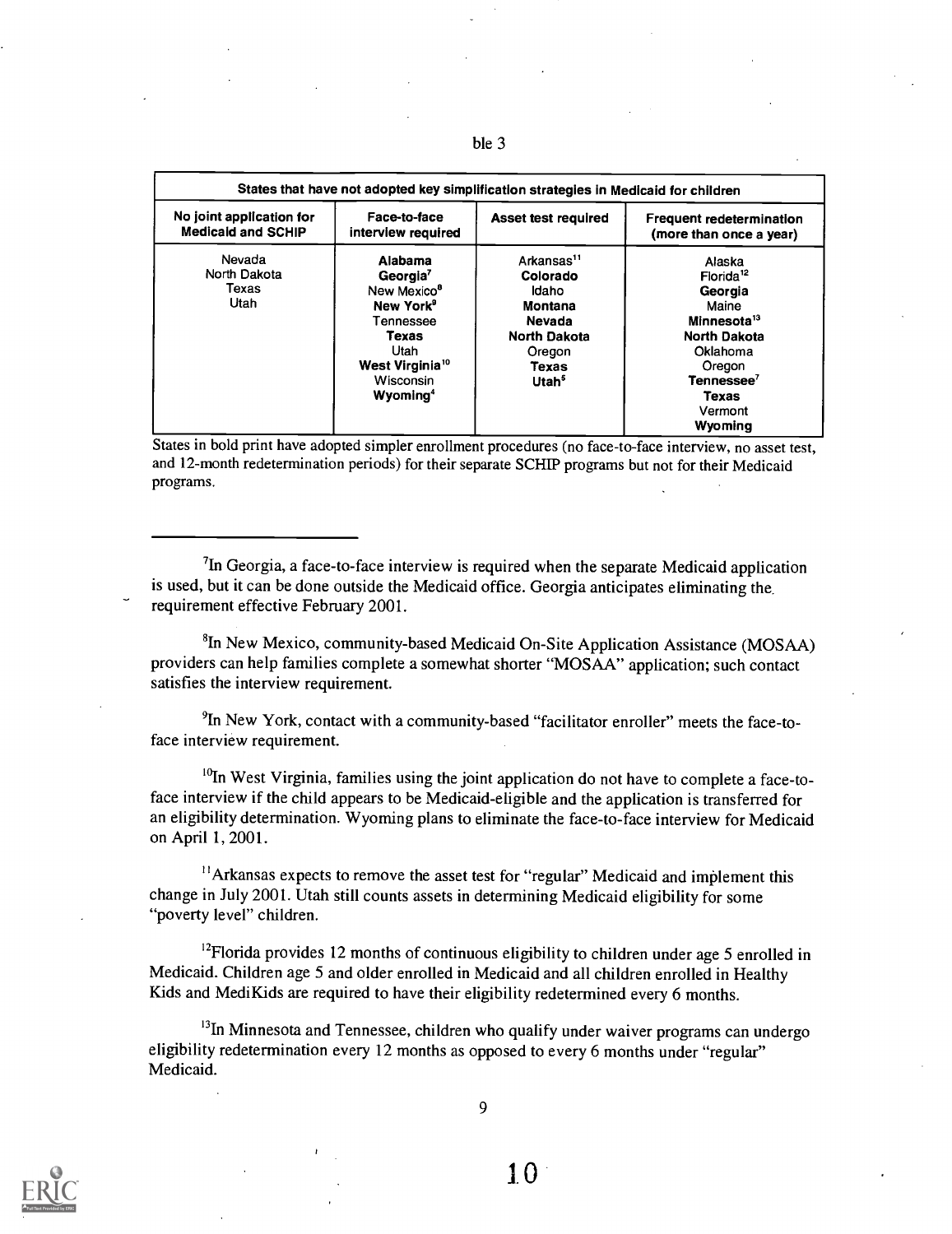|                             | Table 4<br><b>States with Family-Based Expansions to 100 Percent of</b>                                                                                                                                                                                                         |  |  |  |  |
|-----------------------------|---------------------------------------------------------------------------------------------------------------------------------------------------------------------------------------------------------------------------------------------------------------------------------|--|--|--|--|
|                             | the Federal Poverty Line or Higher                                                                                                                                                                                                                                              |  |  |  |  |
|                             | <b>Income Eligibility Threshold for Working</b>                                                                                                                                                                                                                                 |  |  |  |  |
|                             | <b>Families as a Percent of the Federal</b>                                                                                                                                                                                                                                     |  |  |  |  |
| <b>State</b>                | Poverty Line /1                                                                                                                                                                                                                                                                 |  |  |  |  |
| California                  | 108%                                                                                                                                                                                                                                                                            |  |  |  |  |
| <b>Connecticut</b>          | 158%                                                                                                                                                                                                                                                                            |  |  |  |  |
| <b>District of Columbia</b> | 200%                                                                                                                                                                                                                                                                            |  |  |  |  |
| <b>Delaware</b>             | 108%                                                                                                                                                                                                                                                                            |  |  |  |  |
| Hawaii                      | 100%                                                                                                                                                                                                                                                                            |  |  |  |  |
| Maine                       | 158%                                                                                                                                                                                                                                                                            |  |  |  |  |
| <b>Massachusetts</b>        | 133%                                                                                                                                                                                                                                                                            |  |  |  |  |
| Minnesota                   | 275%                                                                                                                                                                                                                                                                            |  |  |  |  |
| <b>Missouri</b>             | 108%                                                                                                                                                                                                                                                                            |  |  |  |  |
| Wisconsin                   | 200%                                                                                                                                                                                                                                                                            |  |  |  |  |
| New York /2                 | 150%                                                                                                                                                                                                                                                                            |  |  |  |  |
| Ohio                        | 100%                                                                                                                                                                                                                                                                            |  |  |  |  |
| Oregon                      | 100%                                                                                                                                                                                                                                                                            |  |  |  |  |
| Rhode Island                | 185%                                                                                                                                                                                                                                                                            |  |  |  |  |
| <b>Vermont</b>              | 158%                                                                                                                                                                                                                                                                            |  |  |  |  |
| Washington                  | 200%                                                                                                                                                                                                                                                                            |  |  |  |  |
| Wisconsin                   | 185%                                                                                                                                                                                                                                                                            |  |  |  |  |
| disregards or deductions.   | /1. The income threshold presented in this column is based on the rules that apply to a<br>family of three. It takes into account a state's earnings disregard policies, but not other<br>/2. New York's expansion has been enacted into law, but has not yet been implemented. |  |  |  |  |
|                             | Source: Survey of state officials conducted by the Center on Budget and Policy Priorities.<br>Information current as of March, 2001. Note that children in many of these states can                                                                                             |  |  |  |  |

ż

qualify for coverage at higher income thresholds than apply to families.

 $\overline{\phantom{a}}$